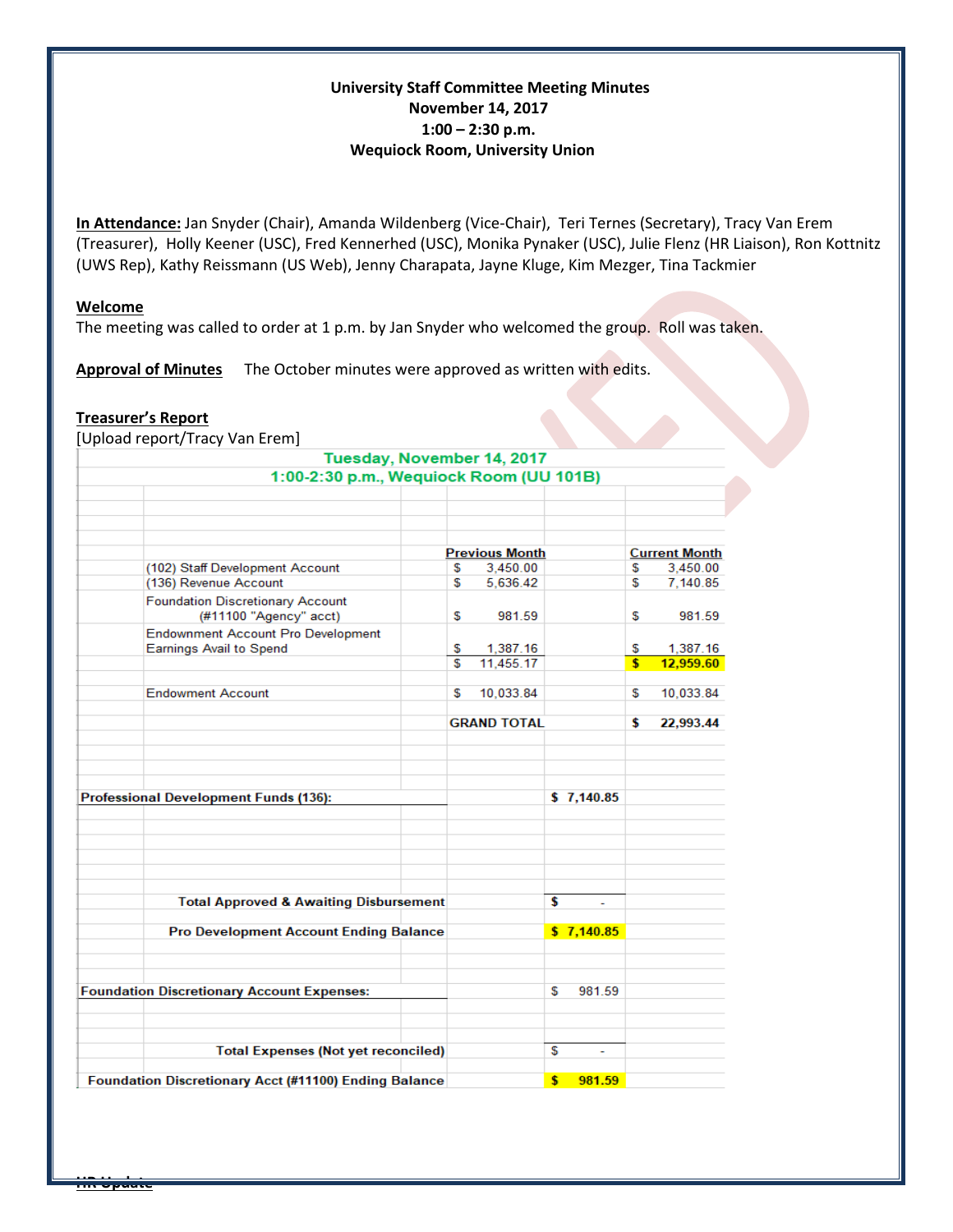[Upload report/Julie Flenz]

- **Title and Total Compensation Study:** Job Family/Sub Family feedback has been provided to UW System and they are reviewing all campus feedback for revisions necessary. Monthly meetings will continue with the UWGB Project Team with the next focus on the job level guides.
- **[Year End Leave Information](https://blog.uwgb.edu/hr/2017/11/important-year-end-leave-information-for-university-staff-3/)**: As we near the end of 2017, University Staff are reminded to review their leave balances. For an explanation of what each leave balance is, please review this blog post: [https://blog.uwgb.edu/hr/2017/11/important-year-end-leave-information-for-university-staff-3/.](https://blog.uwgb.edu/hr/2017/11/important-year-end-leave-information-for-university-staff-3/) You can review your leave balances by logging into the My UW Portal and making your way to the View Absence Balances screen. Instructions on how to do that are also in the same blog post.
- **Policy updates (informational only):** 
	- o **Published**
		- Recruitment and Hiring Policy
	- o **In the Works:**
		- **EXTERGHTM** Compensation and Pay Plan Policy- updates underway
		- **Alcohol and Other Drugs Policy**
		- **Revisions to the Workplace Conduct Policy**

#### New Employees:

• **HVAC Refrigeration Specialist** Facilities Management: Incumbent – Kyle Paal – Robert Snell was hired and will start on 11/20

## Positions Being Recruited:

- **Custodian (1st Shift)** Operations: Incumbent Connie Austin
- **Custodian (50%)** Operations: Incumbent James Mezger
- **USPA** Continuing Education and Community Engagement: Incumbent Patti Cole
- **ADA** PEA/DJS Incumbent Christina Baudhuin
- **ADA** Nursing & Health Studies and Phuture Phoenix Incumbent Anna Maier/Terra Wendtland

## **USC Governance Committee Reports**

## **Election Committee**

Holly Keener, chair, reported that the election resulted in a tie; the end vote went to Jenny Charapata who will be replacing Christina Baudhuin on the Personnel Committee. Jenny will fill the position until 2018

## **Personnel Committee**

Welcome Jenny Charapata, new interim member, replacing Christina Baudhuin.

## **Professional Development Committee**

**USC CONFERENCE**: Teri reported that the USFC 2017 held October 28 had a good turnout; expense report should be finalized by the December meeting. Tracy reported it should be close to break even.

 **JOINT WORKSHOPS**: The next workshop entitled "Financial Check-Up" is scheduled for tomorrow November 15. There will be a morning session titled 'Budgeting Practices and Strategies'; the afternoon session is titled 'Identity Theft'. UW Credit Union staff are presenting the workshops from Madison. We currently have 22 registered for AM, and 19 for PM session.

 Matt Dornbush and Christine Olson requested to present at the next joint workshop meeting on 12/5/17 for a general discussion/conversation regarding professional development across campus. The session is to brainstorm how to coordinate efforts of ASC, USC, HR, Wellness Committee, New Employee Orientation, etc.

**PROFESSIONAL DEVELOPMENT FUNDS:** There are three requests pending at \$20 each [Froelich, Koetz, VanLanen,

Facilities], a payout of \$100 [Heim, CIT], and a \$300 request approved/pending [Alexander, CIT].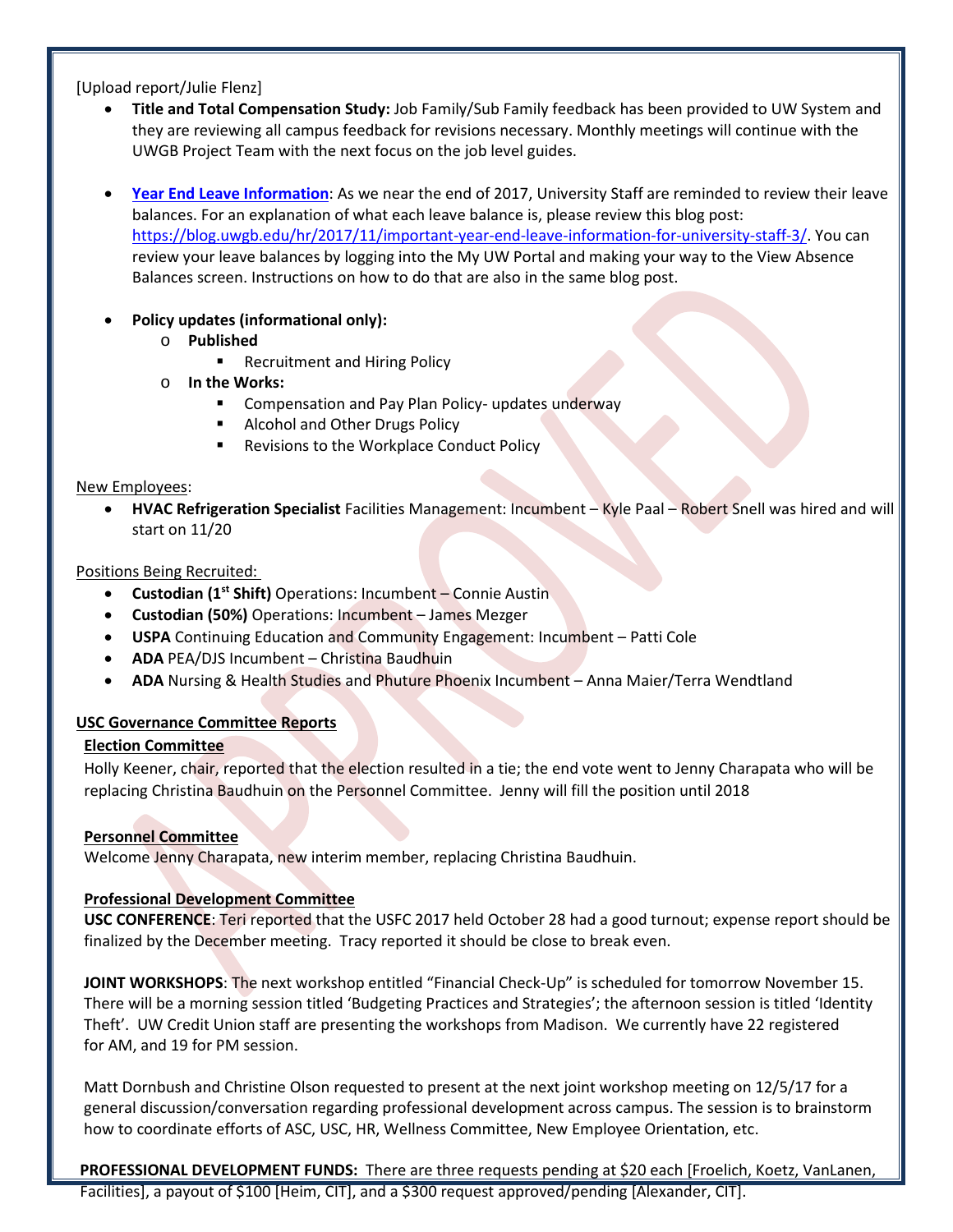## **UW-System Univ Staff Rep Report**

Ron stated that at the 10/27/17 meeting, the majority of discussion was about restructuring. Ray Cross gave rationale behind proposal and included demographics. There were many questions with few answers. Cross said each 4-yr campus taking on 2-yr will have to 'figure your own way'. There was some talk regarding pay raises; it was explained it would not be two processes, only one. The first payout of 2%; 2<sup>nd</sup> payout is anticipated for January 2019. The raises are based on merit, not equal across the board. If you get part I you will get part II. Ron's understanding is that the Chancellor has discretion over how/where the money goes and is divided. Monika did not think it was based on merit on this campus. Next meeting December.

## **Shared Governance Committees**

Title and Comp Study No report

Awards and Recognition No report

Committee on Workload and Compensation – CWC No report

Learning Technology Collaborative Committee – LTCC Fred Kennerhed stated there was a vote to disband the LTCC at the last meeting. The vote failed, partially because Tech Council disbanded. Now the question is "Is there a need for LTCC to exist? Are they duplicating responsibilities?" Further discussion was tabled until the next meeting, February 2018. At that time, they will need to determine to change the 'charge' or 'disband'.

| <b>University Committee</b> | No report |
|-----------------------------|-----------|
| <b>Faculty Senate</b>       | No report |
| Master Advisory Plan Group  | No report |
| UW System Meetings          | No report |

#### OLD BUSINESS

## **PAYOUT/DONATIONS TO OTHER GROUPS:**

In October it was discussed and voted that USC would no longer approve donations to other groups. Jan agreed to notify the advisors of past committees we donated to and sent the following: Prior to becoming a UW System shared governance body, UWGB's university staff had an elected campus advisory group with the flexibility of conducting fundraisers to provide funding for activities and/or supplies not eligible for payment with state dollars. This included, for example, decorations for workshops and conferences, food and refreshments for meetings, and employee social events. For several years, the Classified Staff Advisory Council and more recently the University Staff Committee also received support funding requests from various campus programs.

We are now in a position where these discretionary dollars are very scarce, so the University Staff Committee recently came to the decision that we will no longer be able to provide funding for activities other than university staff-related professional development or events. Unfortunately, we are sorry to say that this includes the:

- Student Employee of the Year Awards program
- Veteran Services speakers
- UWGB Holiday Float
- Employee Appreciation Week
- Lavender Graduation ceremony

We hope that for each of these worthwhile programs and events the funding gap created by this decision will be filled from other sources so that your programs will continue. Please know that we sincerely wish all of you success with your important events!